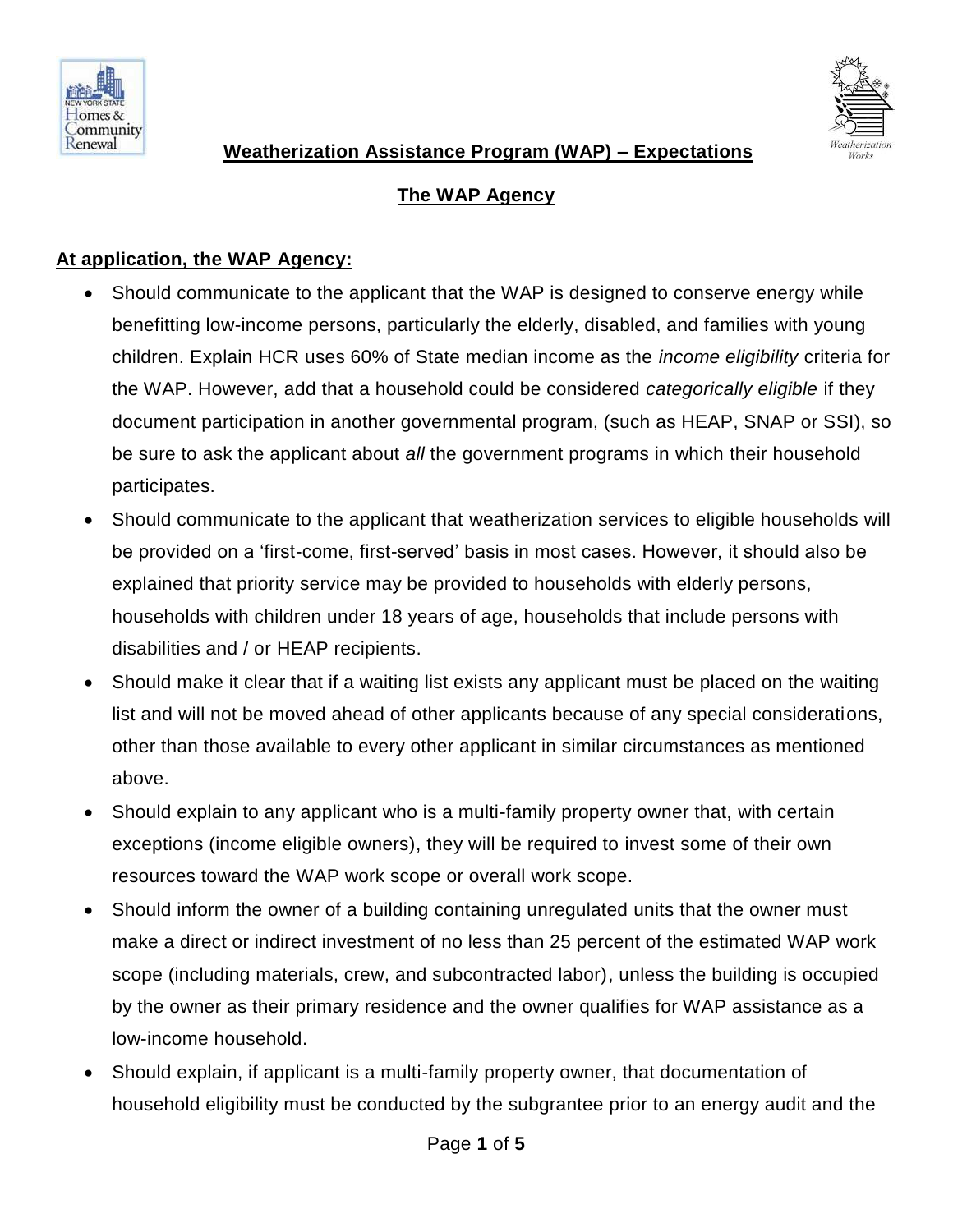



weatherization of any dwelling unit, including those in large apartment buildings. Multifamily buildings may not be weatherized until documentation is obtained for all eligible tenants.

- Should explain, if applicant is a multi-family property owner, that they will be expected to assist the Weatherization Agency in gathering all records and documents necessary for the Weatherization Agency to confirm eligibility for weatherization services.
- Should make it clear to any multi-family property owner that the building and common areas may not be weatherized unless 66 percent of the units in multi-family buildings have been documented as eligible.
- Should inform the multi-family property owner that a determination of eligibility for a multifamily building will remain in effect for one year from the date the first application was determined income eligible. If WAP work is not started within one year from that date, all applications that have expired or are expected to expire prior to commencement of WAP work will need to be updated to re-establish eligibility.
- Should communicate to the single family owner / rental occupant that if eligibility lapses due to the length of time the applicant was waiting to receive Weatherization services an applicant must be re-certified and that re-certification of eligibility must occur every 12 months.
- Should explain to the applicant that they will notify the property owner / occupants if the building / dwelling unit is eligible for the WAP and that a visit will be scheduled.

#### **Prior to Weatherization Work beginning, the WAP Agency:**

- Will have all the pre-requisites met and in place necessary for entering into a Wx contract with the building owner.
- Will review the particular contract with the property owner, explaining the Owner's / occupant's rights and responsibilities, as well as the WAP agency's needs and expectations, as they are outlined in the contract and those necessary in order to perform the Weatherization work.
- Will have the appropriate Weatherization building owner contract signed and all necessary pre-requisites met prior to beginning work.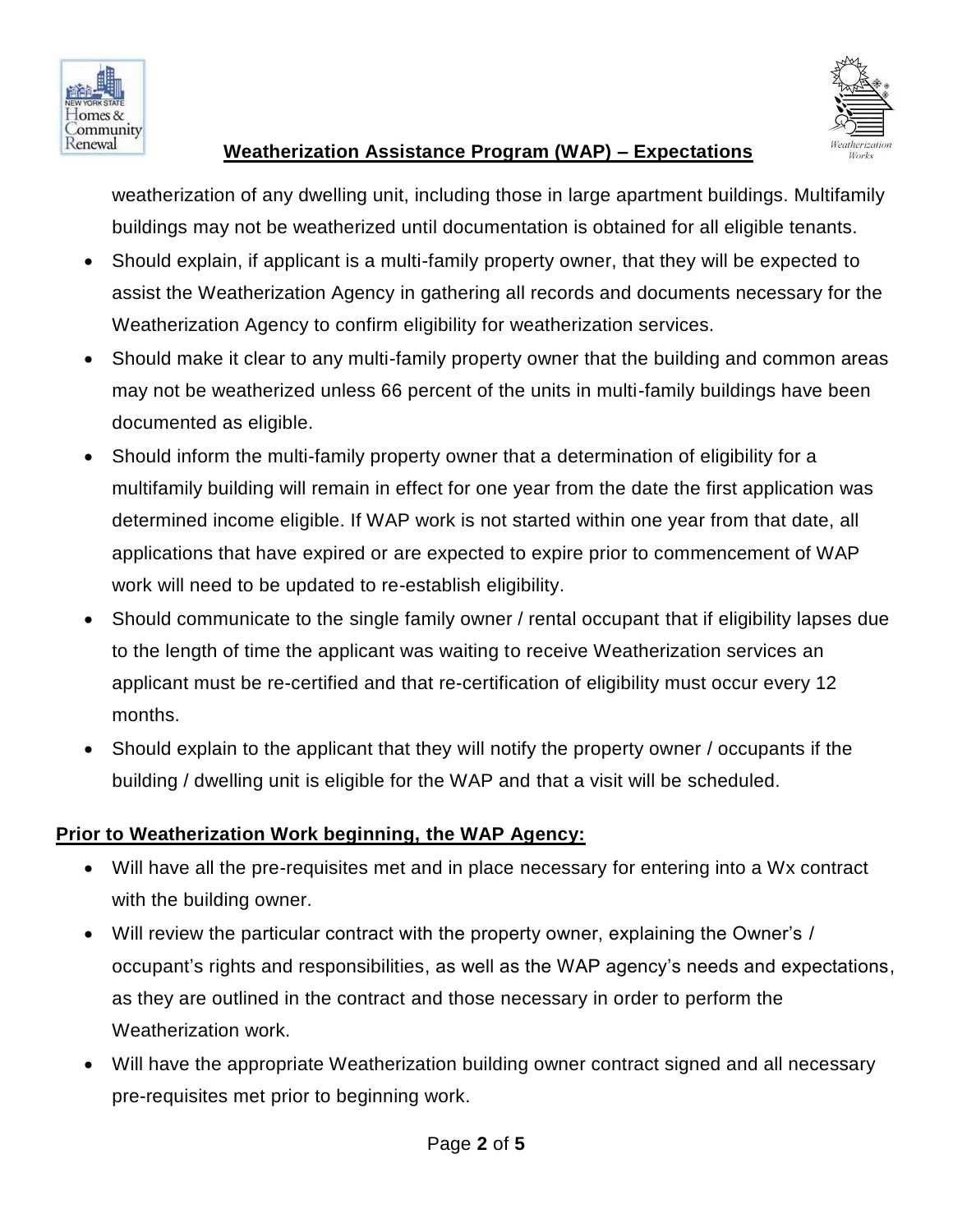



- Will contact the building owner / applicant to schedule a visit to conduct the audit, fill out questionnaires and / or address tenant questions.
- Will confirm that at least the owner / owner's representative will be available but should encourage others who live in the dwelling to participate in the visit as well.
- Should emphasize that the visit will be a relaxed information gathering exercise, not an 'investigation'.
- Should ask the owner / owner's representative questions regarding the functioning of the building, what the occupants have reported regarding heating / cooling etc., as well as their energy consumption habits.
- Should ask the individuals at the residence to think about questions or issues related to energy conservation and / or their living conditions and write these down during the visit.
- Should be sure to tell the owner / occupants how long the visit may take and that you will depend upon their cooperation the entire time.
- Should remind the owner / occupants to provide their fuel consumption data from the previous two years (to break down their baseload from their standard heating costs) to make the best estimates possible for developing the required work scope.
- Will accept and retain in a secure manner any / all documentation required from the Owner / occupants pursuant to the terms of the contract and program requirements.
- Should review the application(s) prior to the visit in order to have some insight into the situation before entering the building / home and help formulate the questions needed to be asked.
- Should make a habit of calling the owner/ owner's representative or the occupant a day before the scheduled visit to confirm the appointment and hopefully avoid a wasted trip to the location.
- Will always request and obtain written permission prior to entering the building and performing the WAP work.
- On the day of the visit, will always identify themselves (bring picture id) and should introduce him/herself to all family members as a Weatherization employee.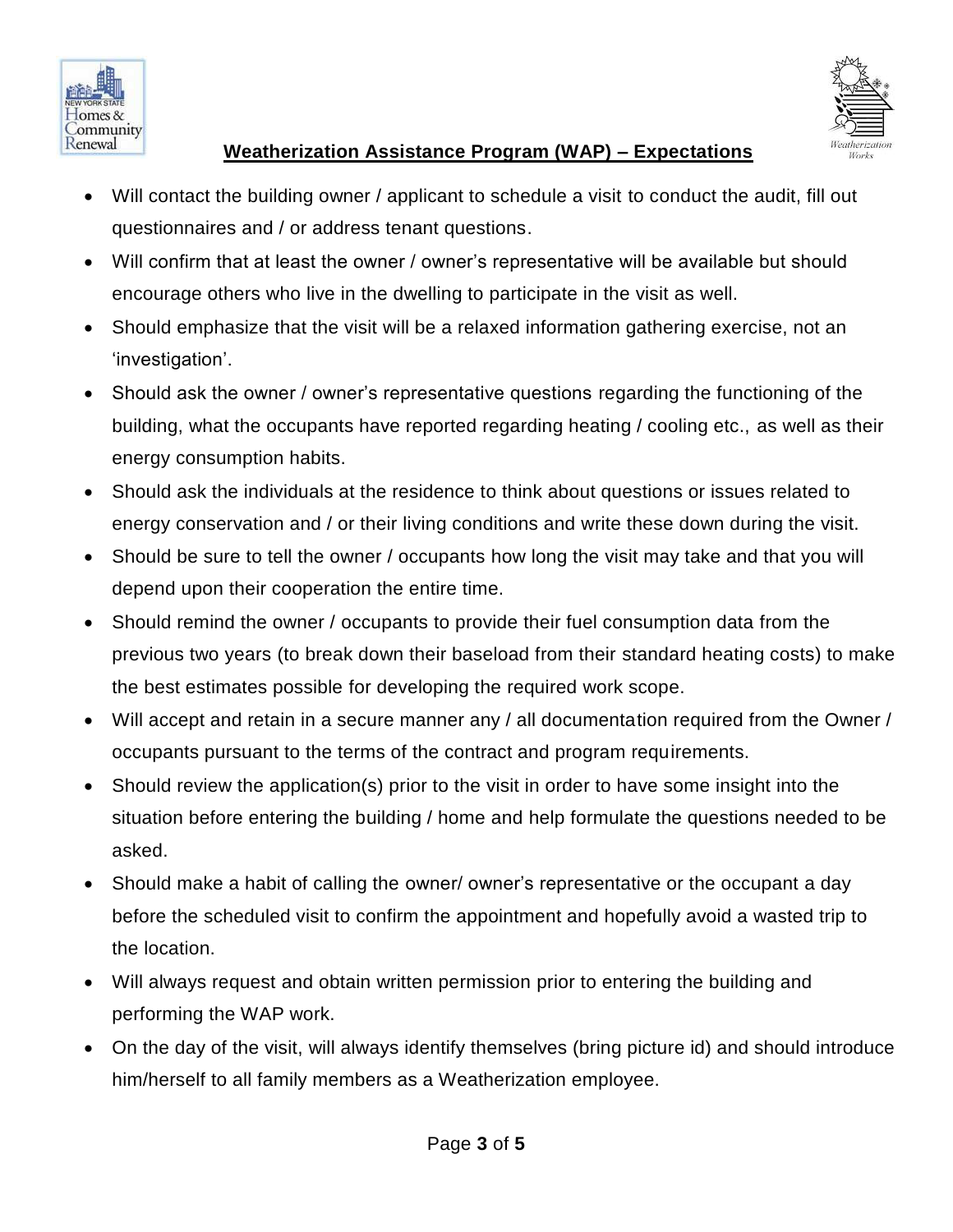



- Will always attempt to provide seven days' notice to property owners whenever possible prior to the commencement of Weatherization work.
- Will inform the owner / occupants of the weatherization work / measures being proposed as part of their Weatherization project prior to work commencing.

## **During Weatherization Work, the WAP Agency:**

- Employees and subcontractors will always identify themselves (have ID to present) to owners / occupants as WAP workers.
- Staff / subcontractors will always take necessary measures to protect the client's belongings / property during the course of their duties and, at the end of each day, leave their work area broom clean.
- Will install, or cause to be installed, approved weatherization materials in accordance with a properly generated work scope, in part by a home energy audit, and with the permission of the property owner.
- Staff / subcontractors will follow all applicable and programmatically required health and safety (H&S) rules.
- Staff / subcontractors will always perform and document all Health & Safety tests / inspections and inform the building owner and occupants of any findings utilizing HCR Form#15.
- Will provide good, quality workmanship consistent with DOE Standard Work Specifications.
- Will be responsible for the timely completion of the work scope and the quality of the work necessary to install the WAP materials and measures.

#### **At the conclusion of Weatherization Work, the WAP Agency:**

 Will have thoroughly documented and conducted, or have conducted, a QCI certified postinspection of each completed dwelling unit *before* presentation of the work to HCR. The final post-inspection should be performed by a QCI certified individual who was independent from the execution of the work scope.